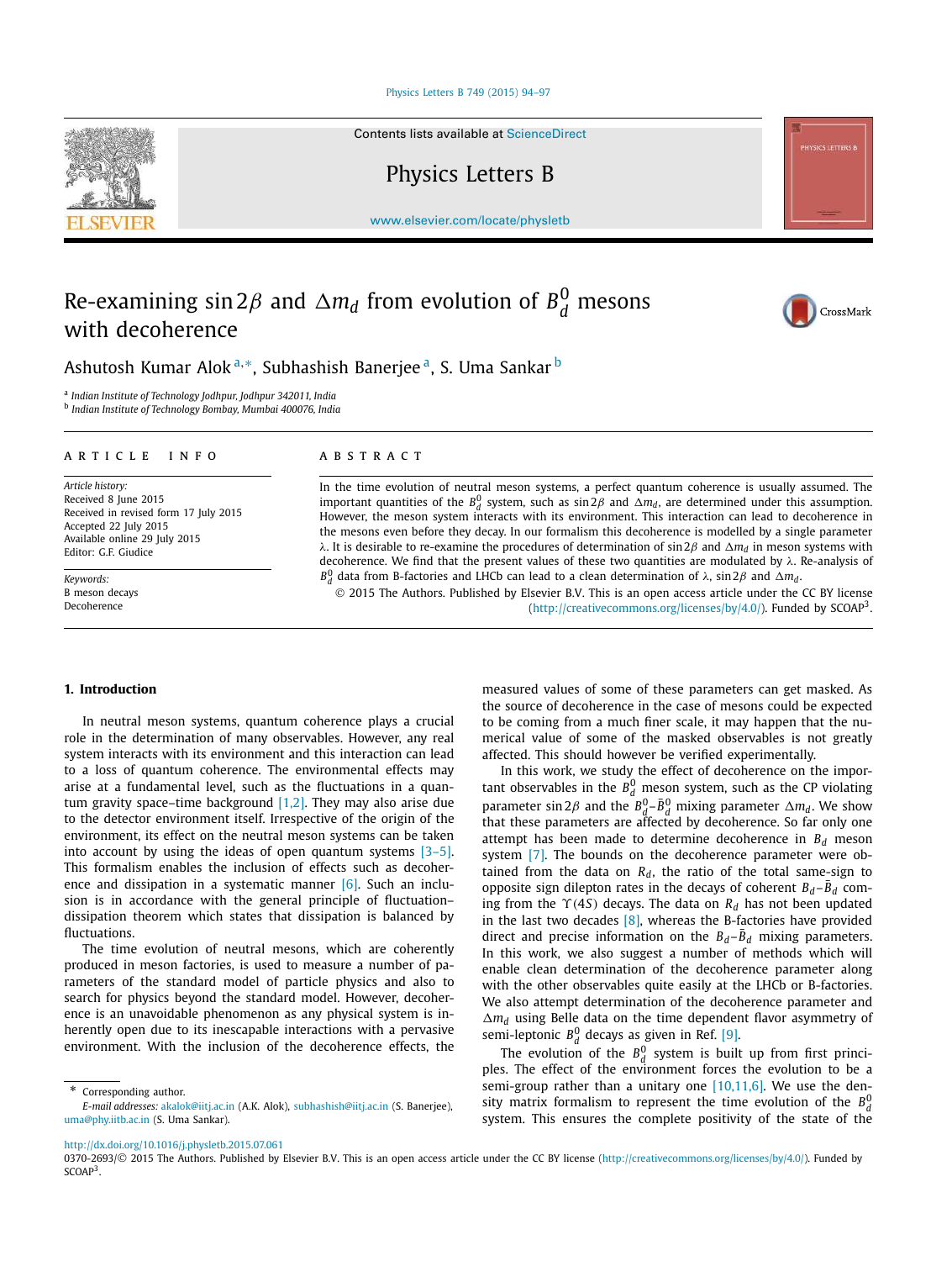system and hence its physical validity. In this formalism, the decoherence is modelled by a single parameter  $\lambda$ . By construction, the density matrices are trace preserving.

The work presented here, we hope, would lead to the inclusion of the effects of decoherence in the analysis of data from the  $B_d^0$ systems. It may be worthwhile to re-analyse the data from the B factories and LHCb to verify if a signature of decoherence is already inherent in it. Thus a detailed study of  $B_d^0$  observables can lead to tests of physics at scales much higher than those typical of flavour physics.

We first study the parameter sin  $2\beta$ , whose measurement is the first signal for CP violation outside the neutral kaon system. The precision measurement of its value is the corner stone in establishing the CKM mechanism for CP violation. With the inclusion of the decoherence effects, it turns out that the experimentally measured CP asymmetry depends both on the decoherence parameter λ and the angle *β* of the unitarity triangle. Next we study  $\Delta m_d$ , which denotes the mixing in the  $B_d^0$  system and is an important input in extracting  $\sin 2\beta$  from the measured time dependent CP asymmetry. We find that  $\Delta m_d$  is also affected by the decoherence effects. Finally, we suggest a method of analysis by which the three quantities, (a)  $\lambda$ , (b)  $\Delta m_d$  and (c) sin 2 $\beta$  can all be measured.

#### **2. Determination of sin 2**β

In the following, we develop the formalism which is applicable to  $B_d^0$  as well as  $B_s^0$  mesons. We are interested in the decays of  $B^0$  and  $\bar{B}^0$  mesons as well as  $B^0 \leftrightarrow \bar{B}^0$  oscillations. To describe the time evolution of all these transitions, we need a basis of three states:  $|B^0\rangle$ ,  $|\bar{B}^0\rangle$  and  $|0\rangle$ , where  $|0\rangle$  represents a state with no *B* meson and is required for describing the decays. In this basis, we can define  $\rho_{B^0(\bar{B}^0)}(0)$ , the initial density matrix for the state which starts out as  $B^0(\bar{B}^0)$ . The time evolution of these matrices is governed by the Kraus operators  $K_i(t)$  as  $\rho(t) = \sum_i K_i(t) \rho(0) K_i^{\dagger}(t)$ [12]. The Kraus operators are constructed taking into account the decoherence in the system which occurs due to the evolution under the influence of the environment [13,14]. The time dependent density matrices are

$$
\frac{\rho_{B^0}(t)}{\frac{1}{2}e^{-\Gamma t}} = \begin{pmatrix} a_{ch} + e^{-\lambda t}a_c & -a_{sh} - ie^{-\lambda t}a_s & 0\\ -a_{sh} + ie^{-\lambda t}a_s & a_{ch} - e^{-\lambda t}a_c & 0\\ 0 & 0 & 2(e^{\Gamma t} - a_{ch}) \end{pmatrix},
$$
\n
$$
\frac{\rho_{\bar{B}^0}(t)}{\frac{1}{2}e^{-\Gamma t}} = \begin{pmatrix} a_{ch} - e^{-\lambda t}a_c & -a_{sh} + ie^{-\lambda t}a_s & 0\\ -a_{sh} - ie^{-\lambda t}a_s & a_{ch} + e^{-\lambda t}a_c & 0\\ 0 & 0 & 2(e^{\Gamma t} - a_{ch}) \end{pmatrix},
$$
\n(1)

for  $B^0$  and  $\bar{B}^0$ , respectively. In the above equation,  $a_{ch} =$  $\cosh\left(\frac{\Delta \Gamma t}{2}\right)$ ,  $a_{sh} = \sinh\left(\frac{\Delta \Gamma t}{2}\right)$ ,  $a_c = \cos\left(\Delta m t\right)$ ,  $a_s = \sin\left(\Delta m t\right)$ ,  $\Gamma = (\Gamma_L + \Gamma_H)/2$ ,  $\Delta \Gamma = \Gamma_L - \Gamma_H$ , where  $\Gamma_L$  and  $\Gamma_H$  are the respective decay widths of the decay eigenstates  $B^0_L$  and  $B^0_H$ . Also  $\lambda$ is the decoherence parameter, due to the interaction between oneparticle system and its environment. As our main motivation is to bring out the fact that fundamental parameters of  $B-\overline{B}$  mixing and B sector CP violation are affected by decoherence, here, and from here on, we will neglect the small mixing induced CP violation to keep our formulae simple.

We define the decay amplitudes  $A_f \equiv A(B^0 \rightarrow f)$  and  $\bar{A}_f \equiv$  $A(\bar{B}^0 \rightarrow f)$ . The hermitian operator describing the decays of the  $B^0$  and  $\bar{B}^0$  mesons into  $f$  is

$$
\mathcal{O}_f = \begin{pmatrix} |A_f|^2 & A_f^* \bar{A}_f & 0 \\ A_f \bar{A}_f^* & |\bar{A}_f|^2 & 0 \\ 0 & 0 & 0 \end{pmatrix} . \tag{2}
$$

The probability,  $P_f(B^0/\bar{B}^0; t)$ , of an initial  $B^0/\bar{B}^0$  decaying into the state *f* at time *t* is given by  $\text{Tr}\left[\mathcal{O}_f \rho_{B^0(\bar{B}^0)(t)}\right]$ .

Let us now consider  $B_d^0 \rightarrow J/\psi K_S$  decay. One can define a CP violating observable

$$
\mathcal{A}_{J/\psi K_S}(t) = \frac{P_{J/\psi K_S}(\bar{B}_d^0; t) - P_{J/\psi K_S}(\bar{B}_d^0; t)}{P_{J/\psi K_S}(\bar{B}_d^0; t) + P_{J/\psi K_S}(\bar{B}_d^0; t)}.
$$
(3)

Calculating the probabilities using Eqs.  $(1)$  and  $(2)$  we get

$$
\mathcal{A}_{J/\psi K_5}(t)
$$
\n
$$
= \frac{(|\lambda_f|^2 - 1)\cos(\Delta m_d t) + 2\operatorname{Im}(\lambda_f)\sin(\Delta m_d t)}{(1 + |\lambda_f|^2)\cosh(\frac{\Delta \Gamma_d t}{2}) - 2\operatorname{Re}(\lambda_f)\sinh(\frac{\Delta \Gamma_d t}{2})}e^{-\lambda t}, \quad (4)
$$

where  $\lambda_f = A(\bar{B}_d^0 \rightarrow J/\psi K_S) / A(B_d^0 \rightarrow J/\psi K_S)$ . Putting  $\lambda = 0$  in the above equation, we get the usual expression for CP asymmetry in the interference of mixing and decay. Thus the presence of decoherence modifies the expression for CP asymmetry in the interference of mixing and decay.

In order to determine  $\sin 2\beta$  from asymmetry defined in Eq. (4), it is usually assumed that,  $\Delta\Gamma_d \approx 0$ ,  $|\lambda_f| = 1$ , i.e., no direct CP asymmetry and Im( $\lambda_f$ )  $\approx$  sin 2 $\beta$ . With these approximations, the above expression simplifies to

$$
A_{J/\psi K_S}(t) = \sin 2\beta \, e^{-\lambda t} \sin \left(\Delta m_d \, t\right) \,. \tag{5}
$$

Therefore we see that the coefficient of  $\sin(\Delta m_d t)$  in the CP asymmetry is  $\sin 2\beta e^{-\lambda t}$  and not  $\sin 2\beta$ ! The measurement of  $\sin 2\beta$  is masked by the presence of decoherence. Thus in order to have a clean determination of sin 2 $\beta$ , an understanding of  $\lambda$  is imperative.

Decoherence is expected to come from a scale much finer than that of flavor physics and is likely to be small. Therefore, in the actual comparison to the data, one should include all the known effects, which are usually neglected in the extraction of sin  $2\beta$  and then do a fit for clean determination of sin 2 $β$  and  $λ$ . The full fledged formula, of course, will include the CP violation in mixing and decay width  $\Delta\Gamma_d$ . Apart from these effects, one should also take into account the penguin contributions. The theoretical precision for the extraction of CP violating phase  $sin 2\beta$  from the CP asymmetry of  $B_d^0 \rightarrow J/\psi K_S$  decay, defined in Eq. (4), is limited by contributions from doubly Cabibbo-suppressed penguin topologies [15,16]. This involves computation of non-perturbative hadronic parameters which, at present, cannot be achieved reliably using QCD. However, a way to control the penguin effects is offered by the *U*-spin symmetry of strong interactions which relates  $B_s^0 \rightarrow J/\psi K_S$  to  $B_d^0 \rightarrow J/\psi K_S$  [17]. Ref. [16] discusses the constraining of the relevant penguin parameters by making use of this symmetry as well as plausible assumptions for various modes of similar decay dynamics.

#### **3. Determination** of  $\Delta m_d$

It is obvious that in order to determine  $\sin 2\beta$ , we need to know  $\Delta m_d$  and λ. If  $\Delta m_d$  is measured using observables which are independent of  $\lambda$ , then we only need to determine  $\lambda$  for the clean extraction of sin 2 $\beta$ . If the determination of  $\Delta m_d$  is also masked by the presence of decoherence then we need to have a clean determination of  $\Delta m_d$ .

The present world average of  $\Delta m_d$  quoted in PDG is (0.510  $\pm$ 0.003) ps<sup>-1</sup> [18] which is an average of measurements of ∆m<sub>d</sub>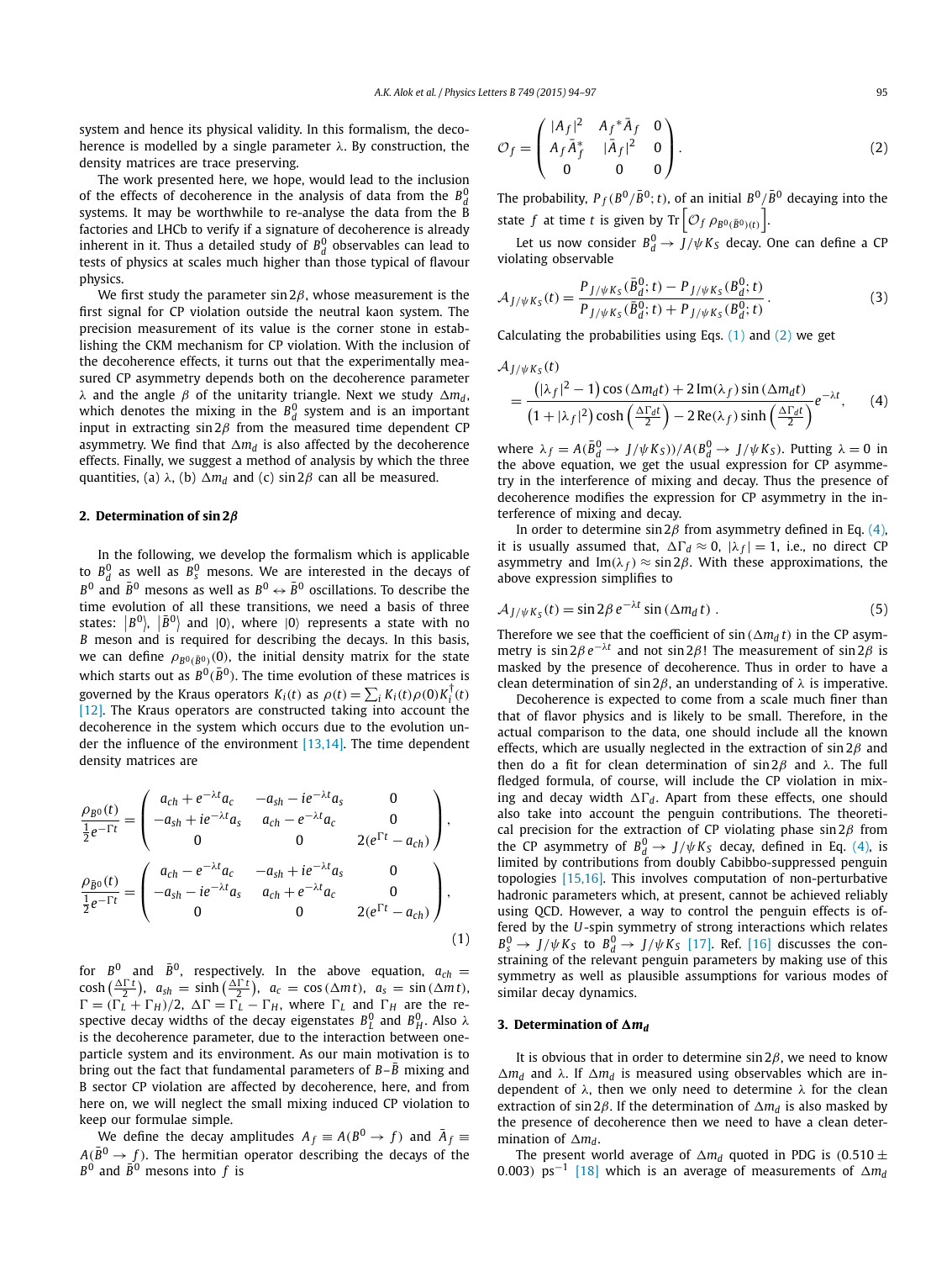from OPAL [19], ALEPH [20], DELPHI [21], L3 [22], CDF [23], BaBar [24], Belle [25], D0 [26] and LHCb [27] experiments. There are several ways in which  $\Delta m_d$  can be determined experimentally. LHCb, CDF and D0 experiments determine  $\Delta m_d$  by measuring rates that a state that is pure  $B_d^0$  at time  $t = 0$ , decays as either as  $B_d^0$  or  $\bar{B}_d^0$ as function of proper decay time. In the presence of decoherence, the survival (oscillation) probability of initial  $B_d^0$  meson to decay as  $B_d^0$ ( $\bar{B}_d^0$ ) at a proper decay time *t* is given by

$$
P_{\pm}(t,\lambda) = \frac{e^{-\Gamma t}}{2} \left[ \cosh(\Delta \Gamma_d t/2) \pm e^{-\lambda t} \cos(\Delta m_d t) \right]. \tag{6}
$$

The positive sign applies when the  $B_d^0$  meson decays with the same flavor as its production and the negative sign when the particle decays with opposite flavor to its production. We see that the survival (oscillation) probability of  $B_d^0$  is  $\lambda$  dependent! The time dependent mixing asymmetry, used to determine  $\Delta m_d$ , is then given by

$$
A_{\text{mix}}(t,\lambda) = \frac{P_+(t,\lambda) - P_-(t,\lambda)}{P_+(t,\lambda) + P_-(t,\lambda)} = e^{-\lambda t} \frac{\cos(\Delta m_d t)}{\cosh(\Delta \Gamma_d t/2)}.
$$
(7)

Thus we see that the in the limit of neglecting  $\Delta\Gamma_d$ , the otherwise pure cosine dependence of mixing asymmetry is modulated by e<sup>−λt</sup>. Belle and BaBar experiments determine ∆m<sub>d</sub> by measuring time dependent probability  $P_+(t)$  of observing unoscillated  $B^0_d \bar{B}^0_d$  events and *P*−(*t*) of observing oscillated  $B^0_d B^0_d / \bar{B}^0_d \bar{B}^0_d$  events for two neutral  $B_d$  mesons produced in an entangled state in the decay of the  $\Upsilon(45)$  resonance. The expressions for  $P_{+}(t)$ , in the presence of decoherence, are the same as those given in Eq. (6), except that the proper time *t* is replaced by the proper decay-time difference  $\Delta t$  between the decays of the two neutral  $B_d$  mesons. Therefore, we see that the determination of  $\Delta m_d$  at LHCb, CDF, D0, Belle and BaBar experiments is masked by the presence of  $\lambda$ . The true value of  $\Delta m_d$ , along with  $\Delta \Gamma_d$ , can be determined by a three parameter ( $\Delta m_d$ ,  $\Delta \Gamma_d$ ,  $\lambda$ ) fit to the time dependent mixing asymmetry  $A_{mix}(t, \lambda)$  defined in Eq. (7). This in turn will enable a determination of true value of sin  $2\beta$  using Eq. (4).

Determination of  $\Delta m_d$  in the LEP experiments is mainly based on time independent measurements, i.e., from the ratio of the total same-sign to opposite-sign semi-leptonic rates (*Rd*) or the total  $B_d^0$ – $\bar{B}_d^0$  mixing probability ( $\chi_d$ ). We shall now see that these observables are also  $\lambda$  dependent. Therefore all the methods used to determine *m<sup>d</sup>* depend upon λ.

## **4. Correlated** *B* **0** *<sup>d</sup>* **meson semi-leptonic decays**

The entangled  $B_d^0$ – $\bar{B}_d^0$  mesons, produced in the decay of the ϒ(4*S*) resonance, can both decay semi-leptonically. The effects of decoherence on the resulting dilepton signal was studied in [7]. Here we calculate these effects using the formalism described in the previous section. The entangled  $B_d^0$ – $\bar{B}_d^0$  state can be written as

$$
|\psi(0)\rangle = \frac{1}{\sqrt{2}} \left( \left| B_d \bar{B}_d^0 \right| - \left| \bar{B}_d^0 B_d \right| \right). \tag{8}
$$

The time evolution of the above state is described by the following density matrix [28–30]:

$$
\rho(t_1, t_2) = \frac{1}{2} \Big( \rho_1(t_1) \otimes \rho_2(t_2) + \rho_2(t_1) \otimes \rho_1(t_2) -\rho_3(t_1) \otimes \rho_4(t_2) - \rho_4(t_1) \otimes \rho_3(t_2) \Big), \tag{9}
$$

where  $\rho_1(t) = \rho_{B^0}(t)$ ,  $\rho_2(t) = \rho_{\bar{B^0}}(t)$  which are given in Eq. (1), while  $\rho_{3/4}(t) = \sum_{i} K_i \rho_{3/4}(0) K_i^{\dagger}$ , where  $\rho_{3/4}(0) = |B^0(\bar{B}^0)| \langle \bar{B}^0(B^0)|$ and are given by

$$
\frac{\rho_3(t)}{\frac{1}{2}e^{-\Gamma t}} = \begin{pmatrix} -a_{sh} - ie^{-\lambda t}a_s & a_{ch} + e^{-\lambda t}a_c & 0\\ a_{ch} - e^{-\lambda t}a_c & -a_{sh} + ie^{-\lambda t}a_s & 0\\ 0 & 0 & 2a_{sh} \end{pmatrix},
$$
\n
$$
\frac{\rho_4(t)}{\frac{1}{2}e^{-\Gamma t}} = \begin{pmatrix} -a_{sh} + ie^{-\lambda t}a_s & a_{ch} - e^{-\lambda t}a_c & 0\\ a_{ch} + e^{-\lambda t}a_c & -a_{sh} - ie^{-\lambda t}a_s & 0\\ 0 & 0 & 2a_{sh} \end{pmatrix}.
$$
\n(10)

Here the parameters are as in Eq. (1). The double decay rate,  $G(f, t_1; g, t_2)$ , that the left-moving meson decays at proper time  $t_1$  into a final state  $f$ , while the right-moving meson decays at proper time  $t_2$  into the final state *g*, is then given by Tr[ $(\mathcal{O}_f \otimes$  $\mathcal{O}_g$ )  $\rho(t_1, t_2)$ ]. From this a very useful quantity called the single time distribution,  $\Gamma(f, g; t)$ , can be defined as  $\Gamma(f, g; t) =$  $\int_0^\infty d\tau \, G(f, \tau + t; g, \tau)$ , where  $t = t_1 - t_2$  is taken to be positive.

We now consider the decays of  $B_d^0$  mesons into semi-leptonic states *h l* ν, where *h* stands for any allowed charged hadronic state. Under the assumption of CPT conservation and no violation of  $\Delta B = \Delta Q$  rule, the amplitudes for  $B_d^0/\overline{B}_d^0$  into  $h^-l^+\nu$  can be written as

$$
A\left(B_d^0 \to h^{-}l^{+}v\right) = M_h, \qquad A\left(\bar{B}_d^0 \to h^{-}l^{+}v\right) = 0,\tag{11}
$$

whereas the amplitudes for  $B_d^0/\bar{B}_d^0$  into  $h^+l^-\bar{\nu}$  are

$$
A\left(B_d^0 \to h^+l^- \bar{\nu}\right) = 0, \qquad A\left(\bar{B}_d^0 \to h^+l^- \bar{\nu}\right) = M_h^*.
$$
 (12)

There are two important observables which can be affected by interaction with the environment. One is the ratio of the total same-sign to opposite-sign semi-leptonic rates

$$
R_d = \frac{\Gamma(h^+, h^+) + \Gamma(h^-, h^-)}{\Gamma(h^+, h^-) + \Gamma(h^-, h^+)},
$$
\n(13)

and the other is the total  $B_d^0 - \bar{B}_d^0$  mixing probability

$$
\chi_d = \frac{\Gamma(h^+, h^+) + \Gamma(h^-, h^-)}{\Gamma(h^+, h^+) + \Gamma(h^-, h^-) + \Gamma(h^+, h^-) + \Gamma(h^-, h^+)}.
$$
(14)

Time independent probabilities,  $\Gamma(f, g)$ , can be obtained by integrating the distribution  $\Gamma(f, g; t)$  over time.

The expressions for  $R_d$  and  $\chi_d$  are obtained to be

$$
R_d = \left[1 - (1 - y^2) \left((1 + \lambda')^2 + x^2\right)^{-1}\right] \times \left[1 + (1 - y^2) \left((1 + \lambda')^2 + x^2\right)^{-1}\right]^{-1},
$$
\n(15)

$$
\chi_d = \frac{1}{2} \left[ 1 - (1 - y^2) \left( (1 + \lambda')^2 + x^2 \right)^{-1} \right],\tag{16}
$$

where we  $x = \Delta m / \Gamma$ ,  $y = \Delta \Gamma / 2\Gamma$  and  $\lambda' = \lambda / \Gamma$ . We see that  $R_d$ and  $\chi_d$  are both functions of  $(1 - y^2)$  and  $(1 + \lambda')^2$ . It is interesting to note that in the limit of small  $\lambda'$  and y, these combinations have a linear term in  $\lambda'$  but only a quadratic term in y. Thus we see that along with  $\Delta m_d$  and  $\Delta \Gamma_d$ , these observables also depend upon the decoherence parameter λ.

For the observable  $R_d$ , the last experimental update was given about two decades ago  $[8]$ . This value was used in Ref.  $[7]$  to estimate the value of  $\lambda$  to be (−0.072±0.118) ps<sup>-1</sup>. It is important to re-analyse the BaBar and Belle data on the time dependent mixing asymmetry in terms of the three parameters  $(\lambda, \Delta m_d, \Delta \Gamma_d)$  using the expression given in Eq.  $(7)$ . One should also obtain the value of χ*<sup>d</sup>* from CDF, DO and LHCb. Then the expression in Eq. (16) can be verified using the values obtained from the fit to the time dependent mixing asymmetry. This will provide an additional consistency check on assumptions made regarding decoherence. Finally,